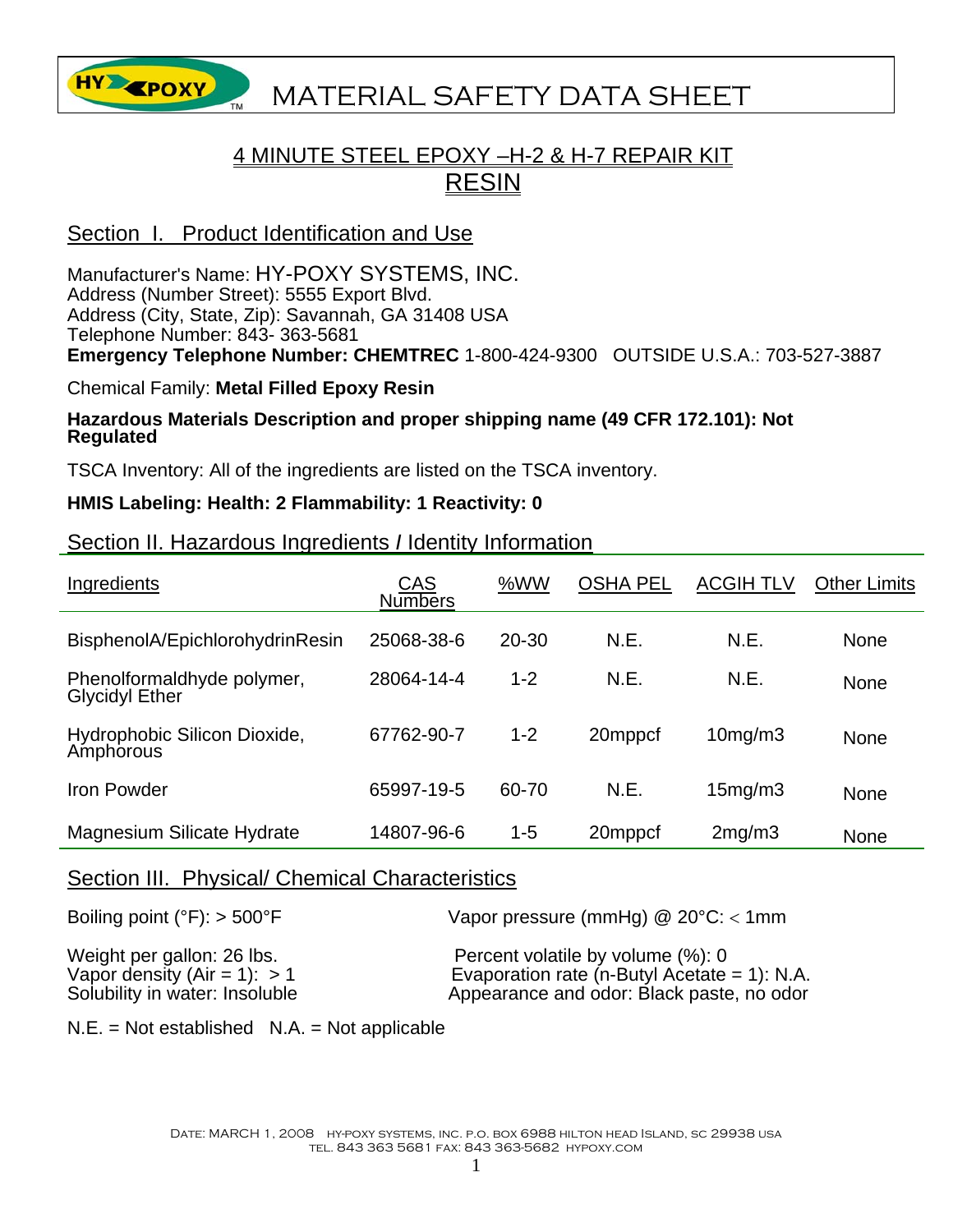

## Section IV. Fire and Explosion Hazard

Flash point (method used): > 450°F (PMCC) Flammable limits: Upper: N.E. Lower: N.E.

Extinguishing media: Use water fog, foam, carbon dioxide (CO2) or dry chemical Special fire fighting procedures: Wear self-contained breathing apparatus and complete personal protective equipment. Remove all ignition sources. Use a water spray to cool fire exposed containers.

Unusual fire and explosive hazards: None known

 $N.E. = Not established N.A. = Not applicable$ 

## Section V. Health Hazard Data

Primary route(s} of entry: Inhalation, eyes

Health hazard/effects of over exposure:

Inhalation: Heated vapors may cause respiratory irritation.

Eyes: Moderately irritating.

Skin: Mildly irritating. May cause allergic reaction evidenced by rashes.

Ingestion: No specific information. Slightly toxic.

Chronic Effects of Overexposure: Prolonged contact with the skin may result in skin irritation and sensitization.

Carcinogenicity: This material is not considered to be carcinogenic by NTP, IARC or OSHA. Mutagenicity (Ames Test): Both positive and negative results for CAS# 25068-38-6.

Medical conditions aggravated by exposure: Pre-existing eye, skin and respiratory disorders may be aggravated by exposure to this product. Pre-existing skin or lung allergies may increase the chance of developing increased allergy symptoms.

#### **Emergency and first aid procedures:**

**Inhalation:** In case of exposure to a high concentration of vapor or mist, remove person to fresh air. Get medical attention if effects persist. Administer oxygen if necessary.

**Eyes:** Flush with plenty of water for at least 15 minutes and seek immediate medical attention. **Skin:** Remove contaminated clothing and wash contact area with soap and water. Wash clothing before reuse and discard contaminated leather articles. Get medical attention if swelling or reddening occurs.

**Ingestion:** If appreciable quantities are swallowed, seek medical attention. Do not induce vomiting. Dilute by giving water or milk to drink if victim is conscious.

## Section VI. Reactivity Data

Stability: Stable Conditions to avoid: Excessive heat.

Incompatibility (Materials to avoid}: Strong oxidizing agents and mineral acids. Uncontrolled curing with amine curing agents in masses greater than 2 inches thick.

Hazardous decomposition products: Fumes produced when heated to decomposition may include: carbon monoxide, carbon dioxide, ammonia, and nitrogen oxides.

Hazardous polymerization: Will not occur.